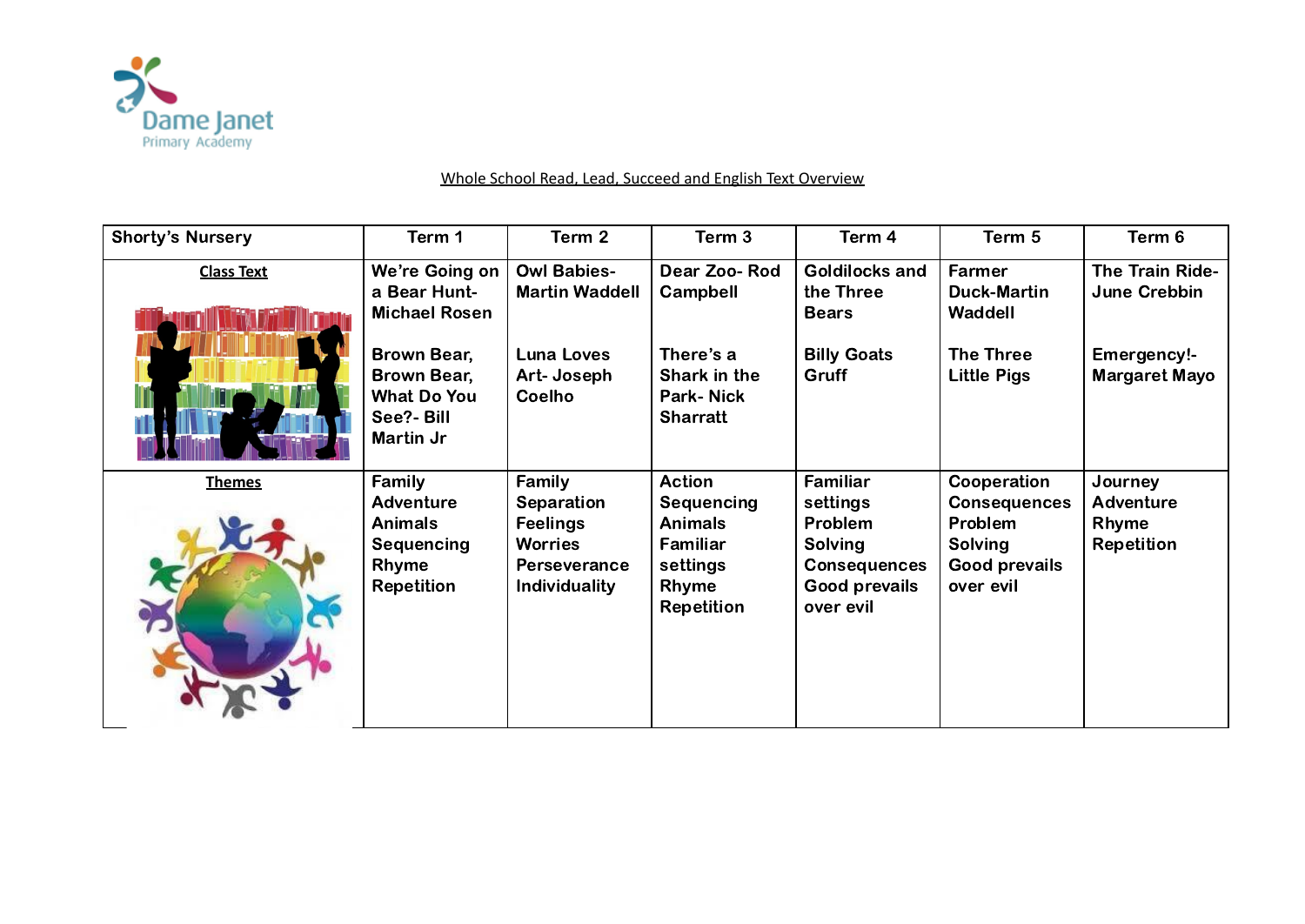

| Year R            | Term 1                                                                           | Term 2                                                              | Term 3                                                                                      | Term 4                                                                                                          | Term 5                                                                                 | Term 6                                                                                             |
|-------------------|----------------------------------------------------------------------------------|---------------------------------------------------------------------|---------------------------------------------------------------------------------------------|-----------------------------------------------------------------------------------------------------------------|----------------------------------------------------------------------------------------|----------------------------------------------------------------------------------------------------|
| <b>Class Text</b> | <b>Supertato-Sue</b><br>Hendra<br>That's Not<br>My- Fiona<br>Watt                | Can't You<br><b>Sleep Little</b><br><b>Bear?- Martin</b><br>Waddell | Jasper's<br><b>Beanstalk-Nick</b><br><b>Butterworth</b><br>Jack and the<br><b>Beanstalk</b> | The Very<br><b>Hungry</b><br>Caterpillar-<br><b>Eric Carle</b><br><b>The Enormous</b><br><b>Turnip</b>          | Rosie's<br><b>Walk-Pat</b><br><b>Hutchins</b>                                          | The Gruffalo-<br>Julia<br><b>Donaldson</b><br><b>Hairy</b><br><b>Maclary-Linley</b><br><b>Dodd</b> |
| <b>Themes</b>     | Good prevails<br>over evil<br>Cooperation<br>Individuality<br><b>Preferences</b> | <b>Fears</b><br><b>Worries</b><br>Problem<br>solving<br>Family      | Growth<br><b>Nature</b><br>Perseverance<br><b>Determination</b>                             | Growth<br><b>Nature</b><br><b>Animals</b><br>Life-cycles<br>Perseverance<br><b>Determination</b><br>Cooperation | <b>Animals</b><br>Familiar<br>settings<br><b>Good prevails</b><br>over evil<br>Journey | <b>Adventure</b><br><b>Animals</b><br>Familiar<br>setting                                          |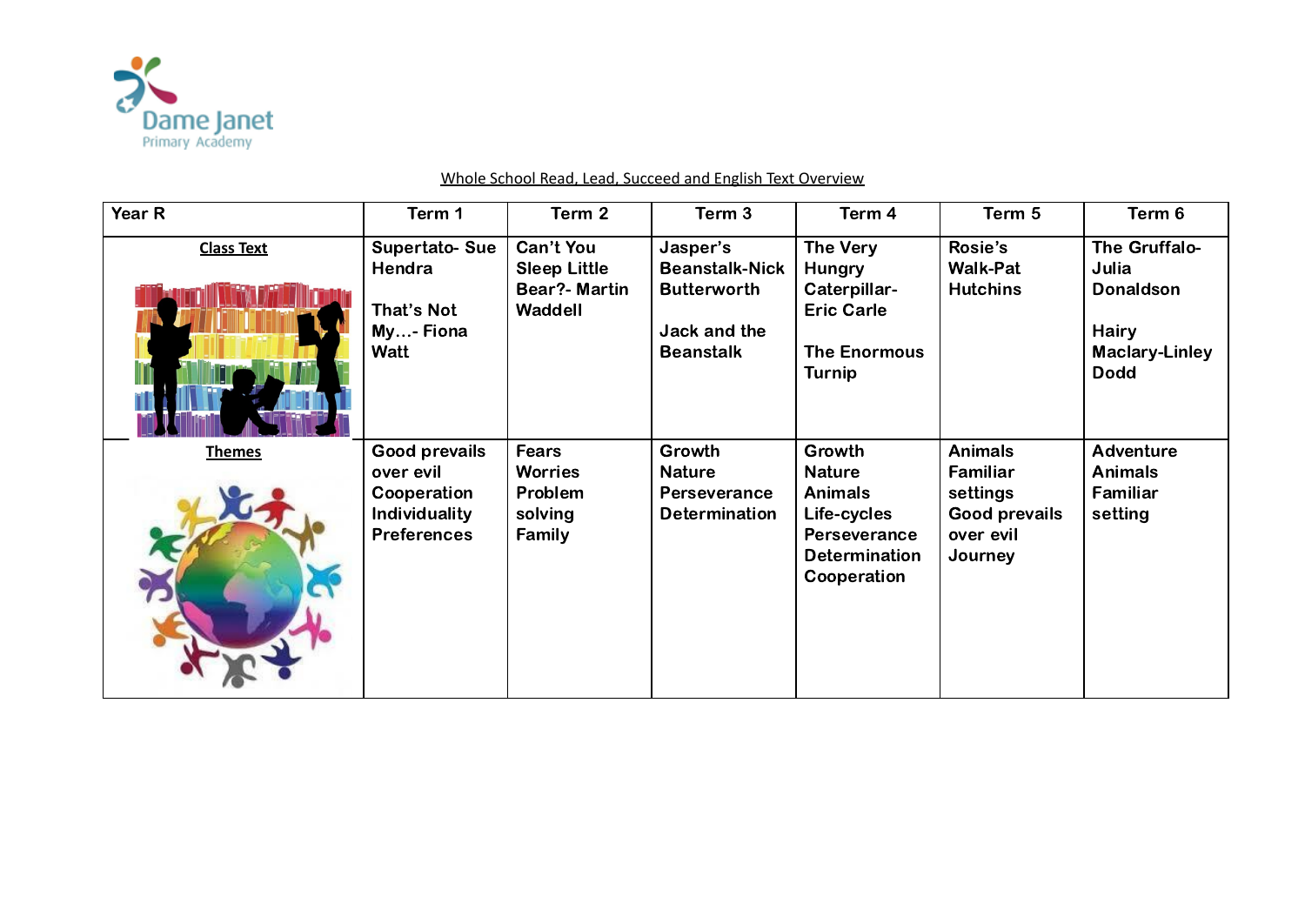

| Year 1            | Term 1                                                                                             | Term 2                                                                                                                                      | Term 3                                                                                | Term 4                                                       | Term 5                                                                             | Term 6                                                                                      |
|-------------------|----------------------------------------------------------------------------------------------------|---------------------------------------------------------------------------------------------------------------------------------------------|---------------------------------------------------------------------------------------|--------------------------------------------------------------|------------------------------------------------------------------------------------|---------------------------------------------------------------------------------------------|
| <b>Class Text</b> | Tiddler- Julia<br><b>Donaldson</b>                                                                 | Where the Wild<br><b>Things Are-</b><br><b>Maurice</b><br><b>Sendak</b>                                                                     | Whatever<br>Next! - Jill<br><b>Murphy</b><br><b>Peace At Last!</b>                    | The Tiger<br>Who Came to<br><b>Tea-Judith</b><br>Kerr        | The Very Tiny<br><b>Seed-Eric</b><br>Carle                                         | Mog the<br>Forgetful<br><b>Cat-Judith Kerr</b><br><b>The Lighthouse</b>                     |
|                   | <b>Rainbow Fish-</b><br><b>Marcus Pfister</b>                                                      | <b>The Great</b><br>Kapok<br><b>Tree-Lynne</b><br><b>Cherry</b>                                                                             | - Jill Murphy<br><b>Beegu-Alexis</b><br><b>Deacon</b>                                 | <b>Six Dinner</b><br>Sid-Inga<br><b>Moore</b>                | <b>Tree-Britta</b><br><b>Teckentrup</b>                                            | Keeper's<br><b>Lunch-David</b><br>Armitage and<br>Ronda<br>Armitage                         |
| <b>Themes</b>     | <b>Friendships</b><br><b>Communities</b><br>'Tall Tales'<br><b>Individuality</b><br><b>Sharing</b> | <b>Disappointment</b><br>Growth<br><b>Adventure</b><br><b>Families</b><br><b>Deforestation</b><br>Awe and<br>Wonder<br>Caring for<br>nature | <b>Families</b><br>Imagination<br>Awe and<br>Wonder<br>Homes-<br>familiar<br>settings | <b>Families</b><br>Changes<br>Homes-<br>familiar<br>settings | <b>Seasons</b><br><b>Caring for</b><br>nature<br>Change<br>Survival<br>Life-cycles | <b>Families</b><br>Homes-familiar<br>settings<br>Communication<br><b>Misfortune</b><br>Loss |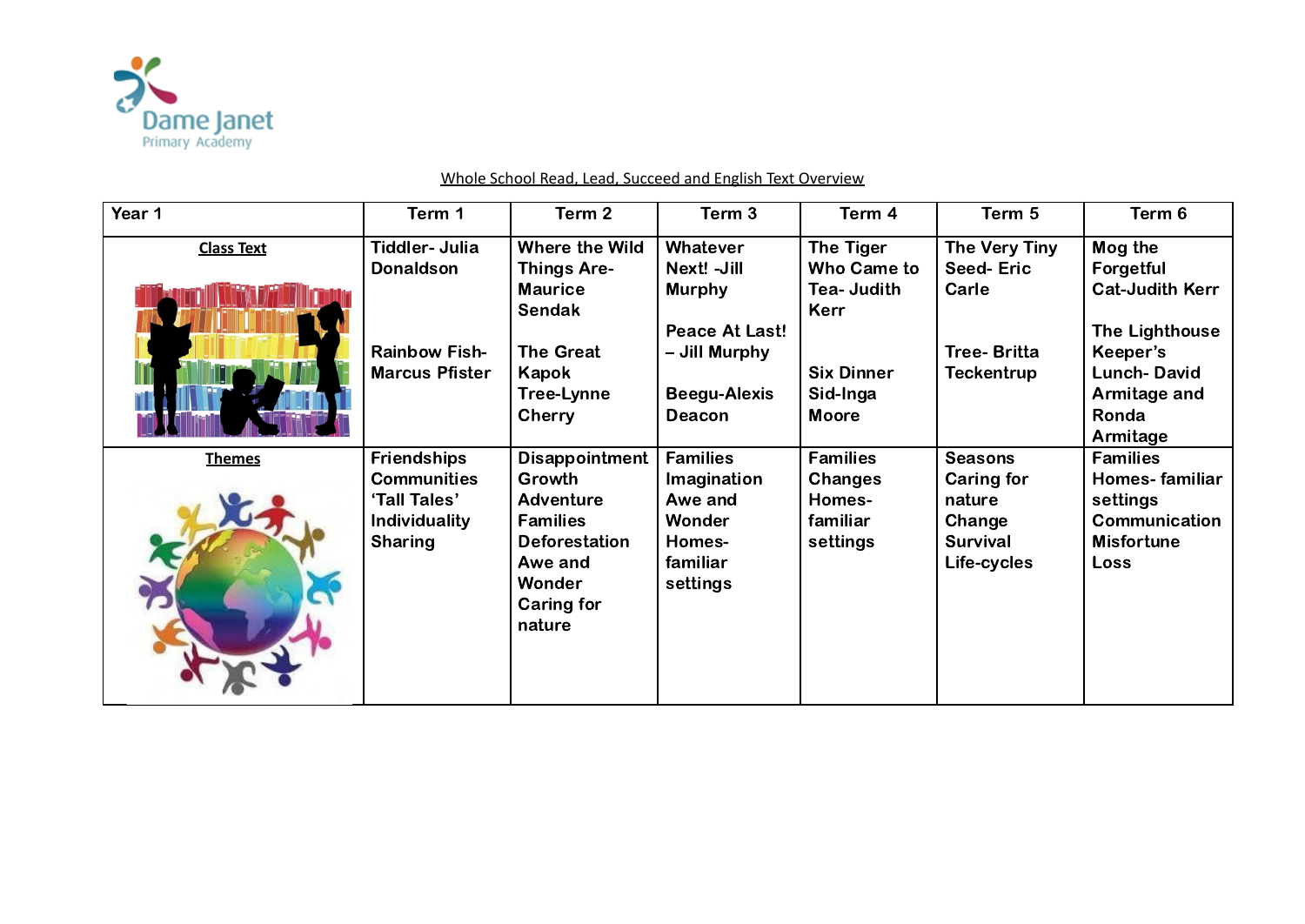

| Year <sub>2</sub>    | Term 1                                                                                                                                   | Term 2                                                                                                                    | Term <sub>3</sub>                                                                                                  | Term 4                                                                                        | Term 5                                                                                                              | Term 6                                                                                                                            |
|----------------------|------------------------------------------------------------------------------------------------------------------------------------------|---------------------------------------------------------------------------------------------------------------------------|--------------------------------------------------------------------------------------------------------------------|-----------------------------------------------------------------------------------------------|---------------------------------------------------------------------------------------------------------------------|-----------------------------------------------------------------------------------------------------------------------------------|
| <b>Class Text</b>    | The Way Back<br><b>Home-Oliver</b><br><b>Jeffers</b><br><b>Winnie the</b><br><b>Witch-Korky</b><br>Paul<br>The Wizard of<br>Oz- L. Frank | <b>Stick Man-</b><br>Julia<br><b>Donaldson</b><br>Cops and<br><b>Robbers-Allan</b><br>Ahlberg and<br><b>Janet Ahlberg</b> | <b>Lost and</b><br><b>Found-Oliver</b><br><b>Jeffers</b><br><b>Traction Man is</b><br>Here- Mini Grey              | <b>Vlad and The</b><br><b>Great Fire of</b><br>London<br><b>The Twits-Roald</b><br>Dahl       | <b>Fantastic Mr</b><br><b>Fox-Road</b><br>Dahl<br>How to be a<br><b>Viking-</b><br><b>Cressida</b><br><b>Cowell</b> | Voices in the<br><b>Park-Anthony</b><br><b>Browne</b><br>Amazing<br><b>Grace-Mary</b><br>Hoffman<br>Journey-Aran<br><b>Becker</b> |
| <b>English genre</b> | <b>Baum</b><br>Fiction:                                                                                                                  | <b>Fiction:</b>                                                                                                           | Fiction:                                                                                                           | <b>Fiction:</b>                                                                               | <b>Fiction:</b>                                                                                                     | Fiction:                                                                                                                          |
| ENGLISH              | <b>Narrative</b><br>Character<br><b>Description</b><br>Non-fiction:<br><b>Instructions</b>                                               | Poetry<br><b>Narrative</b><br>Non-fiction:<br><b>Information</b><br>text                                                  | <b>Narrative</b><br><b>Setting</b><br><b>Description</b><br>Non-fiction:<br><b>Famous Person</b><br><b>Profile</b> | Narrative-<br><b>Fictional</b><br>Recount<br>Non-fiction:<br><b>Diary Entry</b>               | <b>Narrative</b><br>Non-fiction:<br><b>Explanation</b>                                                              | <b>Narrative</b><br><b>Non-fiction:</b><br>Personal<br>Recount                                                                    |
| <b>Themes</b>        | Problem-<br>solving<br><b>Friendships</b><br><b>Being Lost</b><br><b>Good Prevails</b><br>over Evil                                      | <b>Loss</b><br><b>Being reunited</b><br>Family<br><b>Good Prevails</b><br>over Evil                                       | Friendship<br><b>Loneliness</b><br>Compassion<br>Adventure<br><b>Bravery</b>                                       | <b>History</b><br><b>Relationships</b><br>Revenge<br><b>Good Prevails</b><br><b>Over Evil</b> | Family<br>Pride<br><b>Morals</b><br><b>Bravery</b>                                                                  | <b>Stereotypes</b><br>Prejudice<br><b>Viewpoints</b>                                                                              |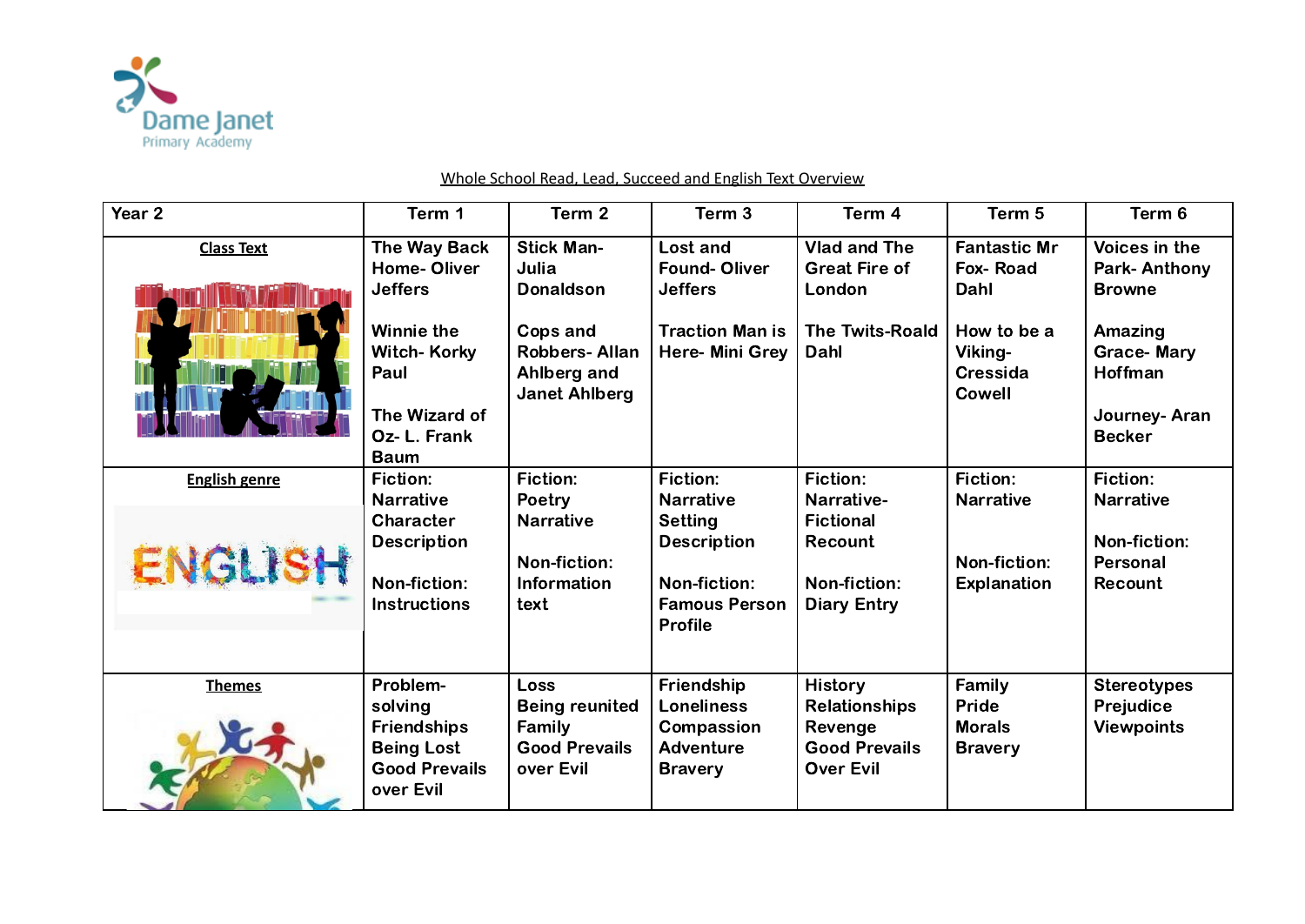

| Year 3                          | Term 1                                                                 | Term 2                                                                                                         | Term <sub>3</sub>                                                                                 | Term 4                                                                                      | Term 5                                                                 | Term 6                                                                                          |
|---------------------------------|------------------------------------------------------------------------|----------------------------------------------------------------------------------------------------------------|---------------------------------------------------------------------------------------------------|---------------------------------------------------------------------------------------------|------------------------------------------------------------------------|-------------------------------------------------------------------------------------------------|
| <b>Class Text</b>               | Pompeii-<br><b>Karen Ball</b>                                          | <b>Revolting</b><br><b>Rhymes-Roald</b><br>Dahl<br>Pebble in my<br>Pocket-<br><b>Meredith</b><br>Hooper        | Spiderman<br>Origins - Stan<br>Lee                                                                | Beowolf -<br><b>Re-told by Rob</b><br><b>Lloyd Jones</b>                                    | Lob-Linda<br><b>Newbury</b>                                            | Rad Dad-<br><b>David</b><br><b>Walliams</b><br><b>Highway Rat-</b><br>Julia<br><b>Donaldson</b> |
|                                 | Multicultural/<br><b>Historical</b>                                    | Poetry<br>Late 20th/Early<br>21 <sup>st</sup> Century                                                          | <b>Modern Classic</b>                                                                             | <b>Classic</b>                                                                              | Late 20th/Early<br>21 <sup>st</sup> Century                            | <b>Modern</b><br><b>Classic</b>                                                                 |
| <b>English genre</b><br>ENGLISH | Fiction:<br><b>Escape Story</b><br>Non-fiction:<br>Newspaper<br>Report | Fiction:<br><b>Journey Story</b><br><b>Narrative</b><br>Poetry<br>Non-fiction:<br>Non-Chronolog<br>ical Report | Fiction:<br><b>Transformation</b><br><b>Story</b><br>Non-fiction:<br>Non-Chronologi<br>cal Report | <b>Fiction: Beat</b><br>the Monster<br><b>Story</b><br>Non-fiction:<br><b>Diary Entries</b> | Fiction:<br><b>Portal Story</b><br>Non-fiction:<br><b>Instructions</b> | <b>Fiction:</b><br><b>Dilemma Story</b><br>Poetry                                               |
| <b>Themes</b>                   | Friendship<br><b>Despair</b><br>Anguish<br><b>Bereavement</b>          | Passing of time<br><b>Changes</b><br>Evolution                                                                 | <b>Good prevails</b><br>over evil<br>Changing<br><b>Transformations</b>                           | Loyalty<br><b>Bravery</b><br>Vengeance<br><b>Generosity</b><br><b>Hospitality</b>           | <b>Relationships</b><br>Journeys<br><b>Generations</b><br>Growth       | Family<br>dynamics<br><b>Dilemmas</b><br>Facing<br>adversity                                    |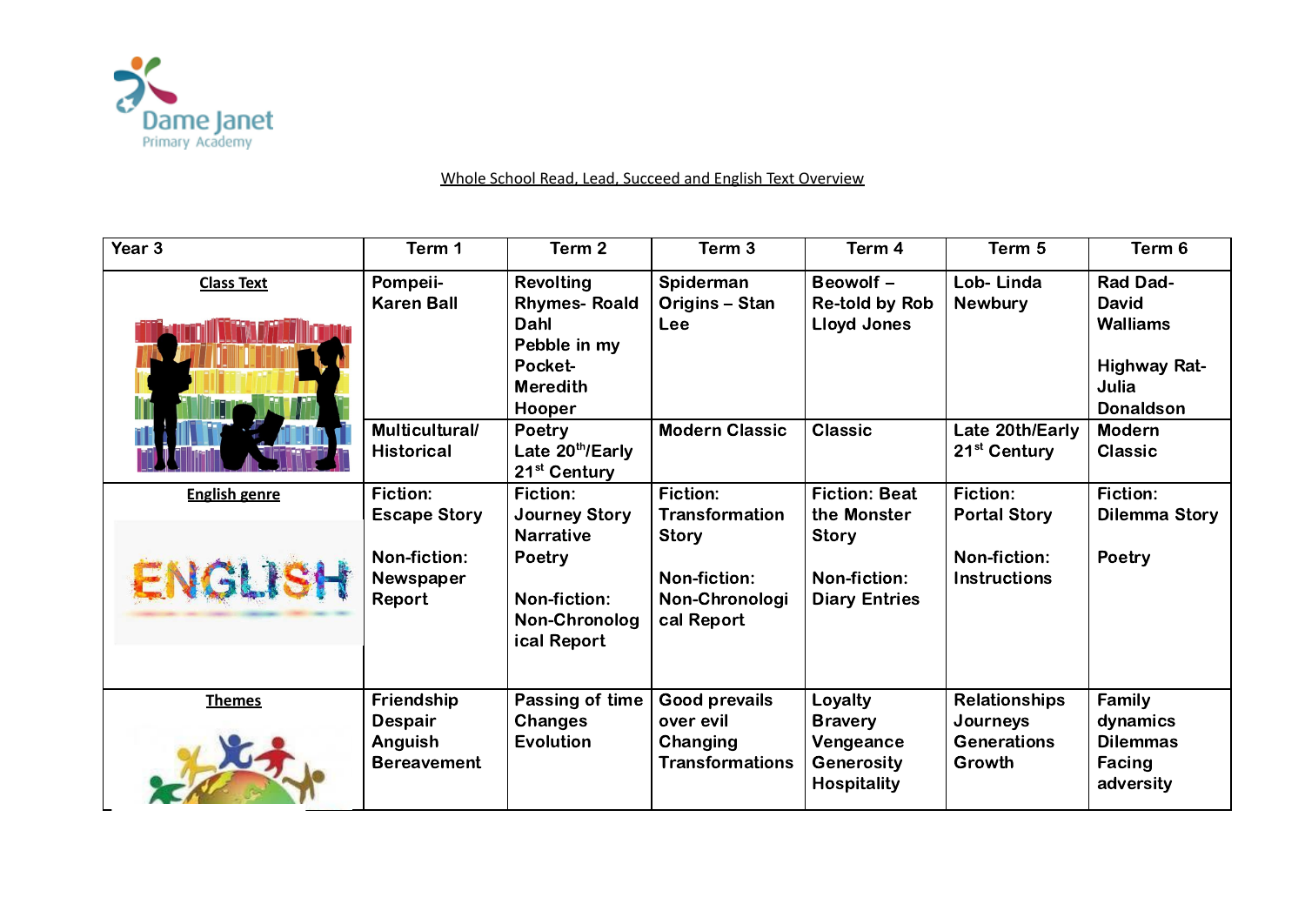

|  | Chronological | Family         |  | Loyalty |
|--|---------------|----------------|--|---------|
|  | understanding | dynamics       |  |         |
|  | of the world  | <b>Dilemma</b> |  |         |

| Year 4               | Term 1                                                                                                                                                 | Term 2                                                   | Term 3                                       | Term 4                                                                                         | Term 5                                            | Term 6                                                    |
|----------------------|--------------------------------------------------------------------------------------------------------------------------------------------------------|----------------------------------------------------------|----------------------------------------------|------------------------------------------------------------------------------------------------|---------------------------------------------------|-----------------------------------------------------------|
| <b>Class Text</b>    | <b>Pandora's Box-</b><br><b>The Usbourne</b><br><b>Book of Greek</b><br>Myths) Anna<br><b>Milbourne</b><br><b>The</b><br>Jabberwocky-L<br>ewis Carroll | Iron Man-Ted<br><b>Hughes</b>                            | The Last Wild-<br><b>Piers Torday</b>        | <b>The Miraculous</b><br>Journey of<br><b>Edward</b><br><b>Tulane-Kate</b><br><b>DiCamillo</b> | Saga of Eric<br>the Viking-<br><b>Terry Jones</b> | The Lion, the<br>Witch and the<br>Wardrobe- C.S.<br>Lewis |
|                      | <b>Classic</b><br><b>Poetry</b>                                                                                                                        | <b>Classic</b>                                           | Late 20th/Early<br>21 <sup>st</sup> Century  | <b>Multicultural</b><br><b>Modern</b><br><b>Classic</b>                                        | Late 20th/Early<br>21 <sup>st</sup> Century       | <b>Classic</b>                                            |
| <b>English genre</b> | <b>Fiction:</b><br>Myths and                                                                                                                           | <b>Fiction:</b><br><b>Beat the</b>                       | <b>Fiction:</b><br><b>Sequel</b>             | Fiction:<br><b>Narrative</b>                                                                   | Fiction:<br><b>Journey Story</b>                  | <b>Fiction:</b><br><b>Portal Story</b>                    |
| ENGLISH              | Legends<br>Non-fiction:<br><b>Narrative</b><br>Poem                                                                                                    | <b>Monster Story</b><br>Non-fiction:<br><b>Newspaper</b> | Non-fiction:<br>Non-Chronolog<br>ical Report | Poem<br><b>Non-fiction:</b><br><b>Persuasive</b><br>Letter                                     | <b>Non-fiction:</b><br>Persuasion                 | <b>Non-fiction:</b><br>Poetry                             |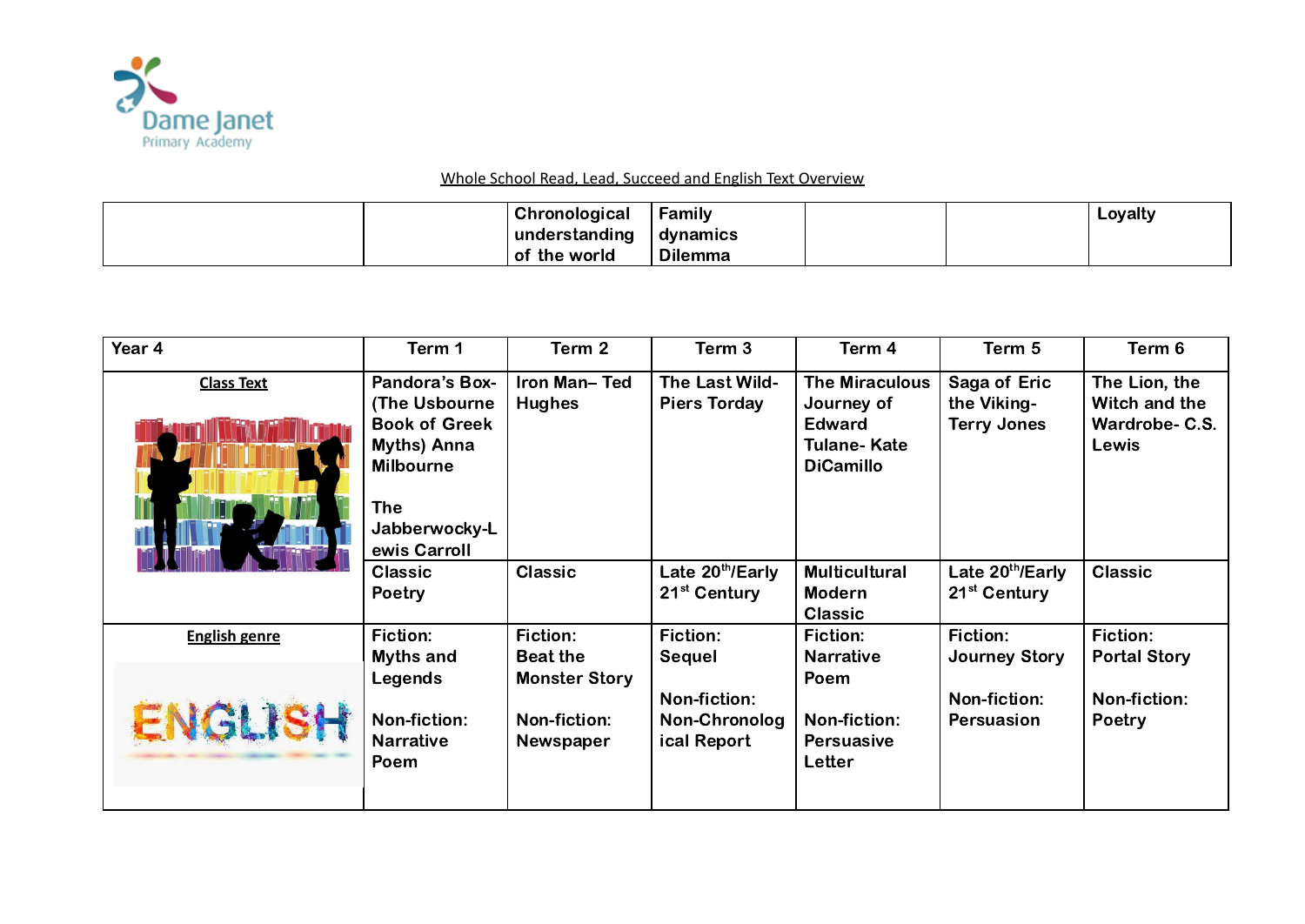

| <b>Curiosity</b><br><b>Childhood</b><br>Voyage<br><b>Bravery</b><br><b>Loss</b><br><b>Themes</b><br>Loyalty<br>Prejudice<br>Faith<br><b>Adventure</b><br><b>Bitterness</b><br>Recovery<br><b>Kindness</b><br>Friendship<br><b>Misfortune</b><br><b>Kindness</b><br>Fear<br><b>Forgiveness</b><br><b>Childhood</b><br>Friendship<br><b>Destruction</b><br>Compassion<br><b>Bravery</b><br><b>Consequence</b><br><b>Isolation</b><br>Temptation<br>Loyalty<br>Loyalty<br>Journeys<br>Family<br>Family<br>Acceptance |  |  |  |  |  |  | Environmentalism |
|-------------------------------------------------------------------------------------------------------------------------------------------------------------------------------------------------------------------------------------------------------------------------------------------------------------------------------------------------------------------------------------------------------------------------------------------------------------------------------------------------------------------|--|--|--|--|--|--|------------------|
|-------------------------------------------------------------------------------------------------------------------------------------------------------------------------------------------------------------------------------------------------------------------------------------------------------------------------------------------------------------------------------------------------------------------------------------------------------------------------------------------------------------------|--|--|--|--|--|--|------------------|

| Year 5            | Term 1                                                | Term 2                                           | Term 3                                          | Term 4                                                                                  | Term 5                                          | Term 6                                                                 |
|-------------------|-------------------------------------------------------|--------------------------------------------------|-------------------------------------------------|-----------------------------------------------------------------------------------------|-------------------------------------------------|------------------------------------------------------------------------|
| <b>Class Text</b> | Charlie and the<br>Chocolate<br>factory-Roald<br>Dahl | The Demon<br>Headmaster-<br><b>Gillian Cross</b> | The Secrets of<br>a Sun<br>King-Emma<br>Carroll | <b>The</b><br>HighwayMan-<br><b>Alfred Noyes</b><br>Stig of the<br>Dump - Clive<br>King | See You in the<br><b>Cosmos – Jack</b><br>Cheng | The Indian in<br>the Cupboard $-$<br><b>Lynne Reid</b><br><b>Banks</b> |
|                   | <b>Modern</b><br><b>Classic</b>                       | Late 20th<br>/Early 21st<br>century              | <b>Multicultural</b><br><b>Historical</b>       | Poetry<br><b>Modern</b><br>Classic -<br>history                                         | <b>Modern</b><br><b>Classic</b>                 | <b>Classic</b><br><b>Historical</b>                                    |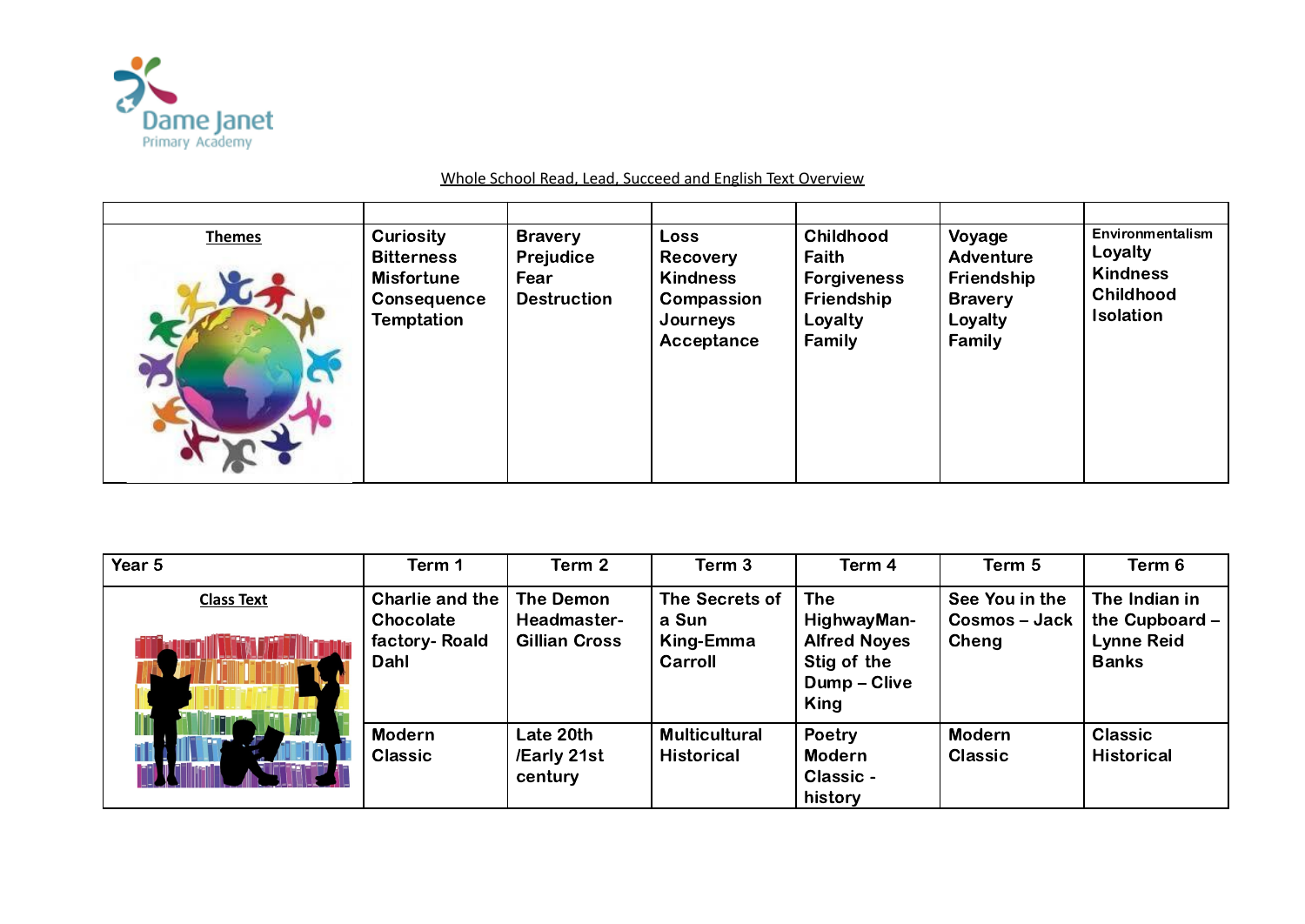

| <b>English genre</b><br><b>ENGLISH</b> | Fiction $-$<br><b>Fantasy Story</b><br>Non Fiction $-$<br><b>Biography</b> | <b>Fiction - Beat</b><br>the Monster<br>Story<br>Non-Fiction -<br>Newspaper                     | $Fiction -$<br><b>Quest Story</b><br>Non Fiction -<br><b>Non</b><br>chronological<br>report | Fiction $-$<br><b>Narrative</b><br>Poem<br>Non Fiction $-$<br><b>Persuasive</b><br>Letter                                 | <b>Fiction - Quest</b><br>Story<br>Non Fiction -<br>Newspaper<br><b>Articles</b> | Fiction -<br><b>Warning story</b><br>Fantasy<br><b>Instructions</b>           |
|----------------------------------------|----------------------------------------------------------------------------|-------------------------------------------------------------------------------------------------|---------------------------------------------------------------------------------------------|---------------------------------------------------------------------------------------------------------------------------|----------------------------------------------------------------------------------|-------------------------------------------------------------------------------|
| <b>Themes</b>                          | <b>Humility</b>                                                            | <b>Diverse</b>                                                                                  | Loss of a                                                                                   | Courage                                                                                                                   | Friendship and                                                                   | Prejudice                                                                     |
|                                        | <b>Kindness</b><br>'Just deserts'<br>Rich vs. poor<br>Greed                | <b>families</b><br><b>New Schools/</b><br>transitions<br><b>Bullies</b><br><b>Peer Pressure</b> | parent<br><b>Bereavement</b><br>Loss of a pet<br><b>Loneliness</b><br><b>Disabilities</b>   | <b>Sacrifice</b><br><b>Suffering</b><br><b>Crime</b><br>Love<br><b>Friendship</b><br>Understanding<br>Hopes and<br>dreams | family<br><b>Optimism</b><br>determination                                       | <b>Responsibility</b><br>of power<br><b>Distrust</b><br>Friendship<br>respect |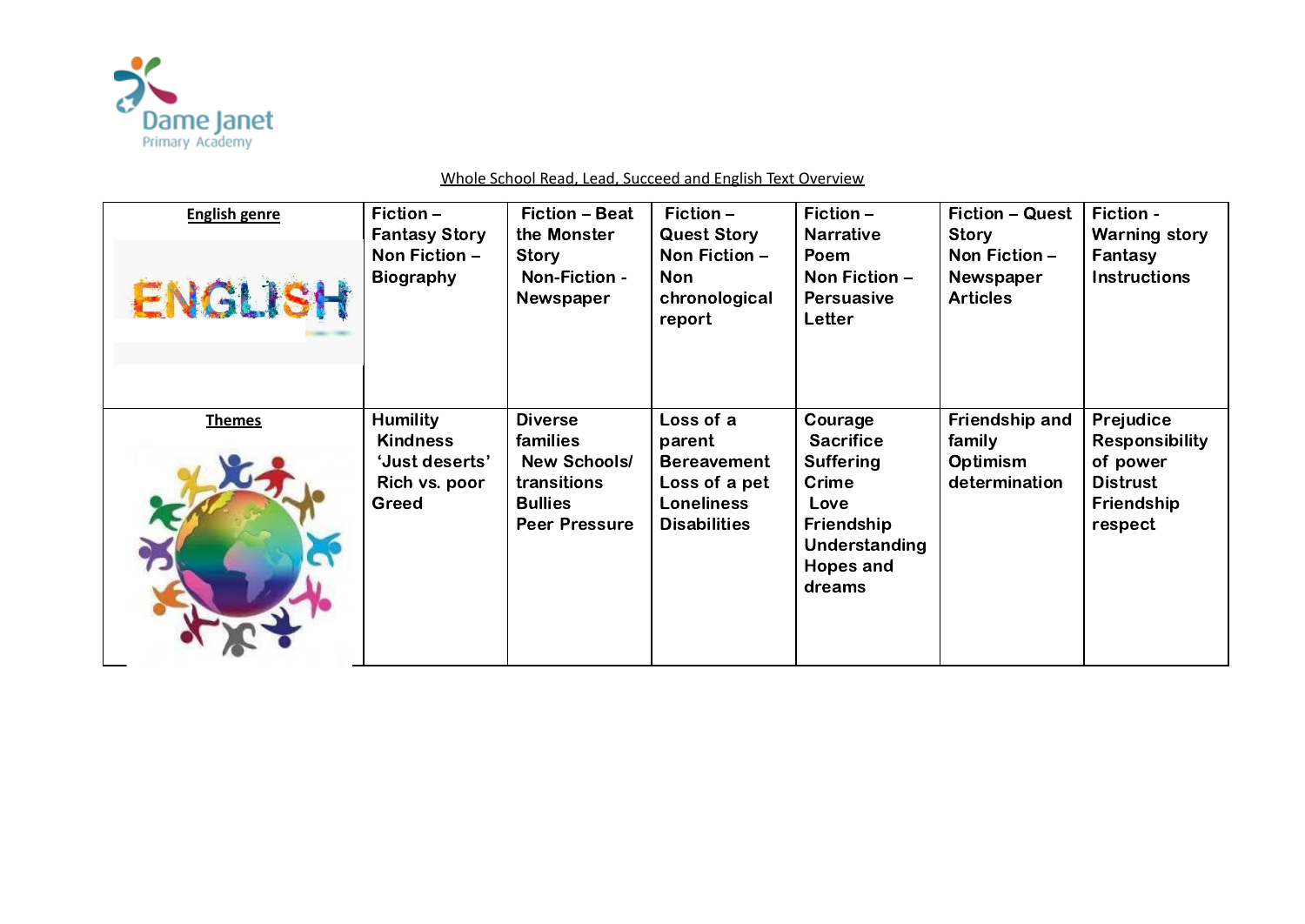

#### Year 6 Term 1 Term 2 Term 3 Term 4 Term 5 Term 6 **Class Text** Harry Potter The Boy at the Great The lady of Dracula | Canterbury and the Back of the Expectations-Shalott by Tales by Chamber of Classroom-**Charles** Alfed Tennyson **Geoffrey** Secrets By J.K Onjali Q. Rauf **Dickens Chaucer** Rowling Poetry from the books. Written by J.K Rowling **Classic** Poetry Classic Classic 14th Modern **Multicultural** Classic **Story** 19th Century **Century English genre** Fiction – Fiction – Write Fiction – Fiction – Fiction – Beat Fiction – Alternative Warning Story from a Narrative the Monster Journey Story different view Ending Poem Non-Fiction – Non-Fiction – point Non-Fiction - ENGLI Information Diary Entry Non-Fiction – Non-Fiction – **Instructions** Text Biography Non-Fiction – Newspaper (recount) Persuasive Articles letter Themes **Bereavement Multicultural** Isolation, **Quest Bereavement** Danger Detachment, Journeys False themes Crime Warnings accusations/inj Loneliness **Mystery** Journeys Pilgrimage Racism ustice Coming of Age ReligionBereavement